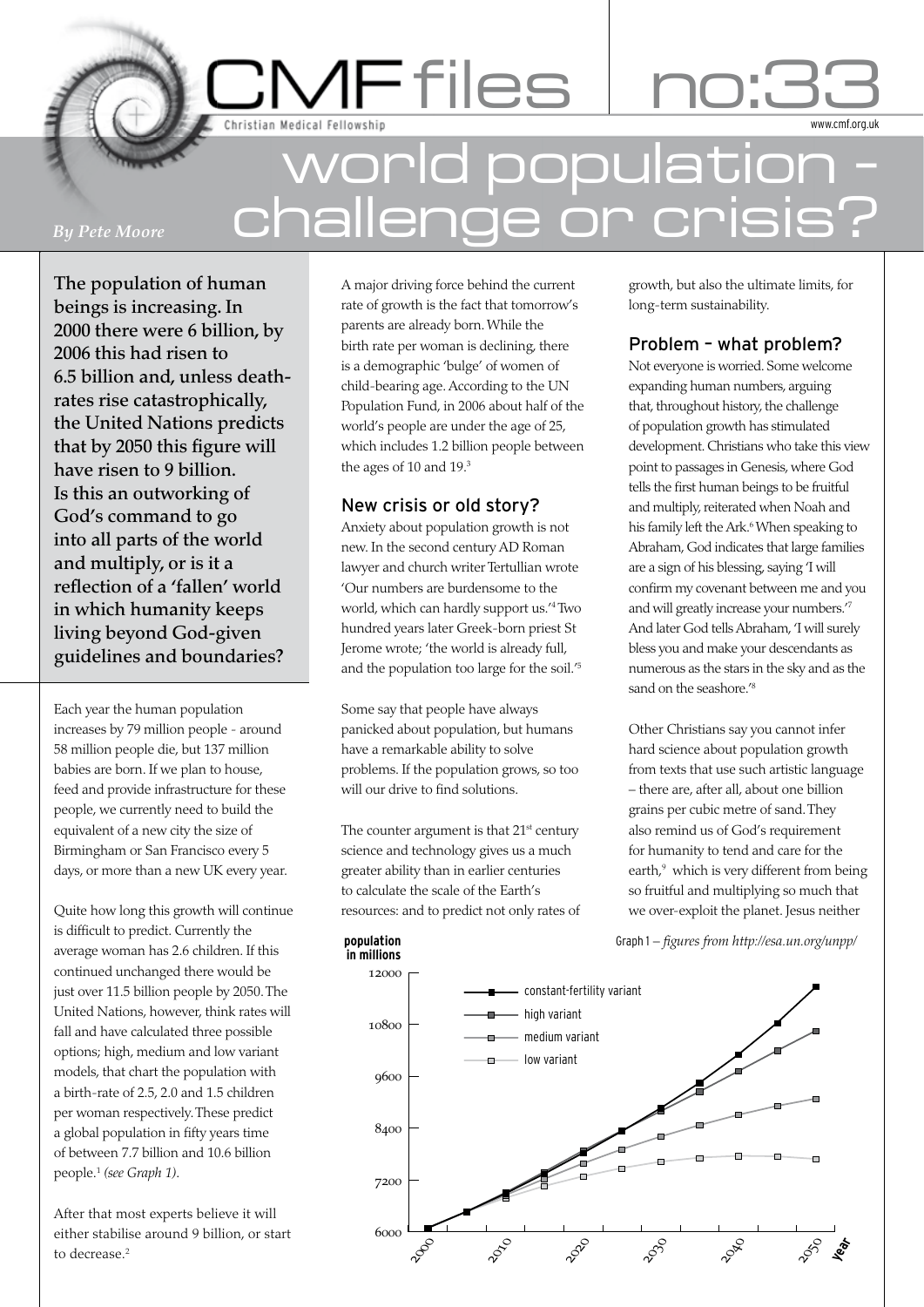### CMF file number 33 population and the contract of the contract of the contract of the contract of the contract of the contract of the contract of the contract of the contract of the contract of the contract of the contract

married nor had children, and Paul felt a single life was the best way to serve God.10 Hence having few or no children is not necessarily wrong in God's eyes.

Those arguing in favour of increasing populations say that each generation inherits knowledge and understanding from its elders and then adds to it. By this argument, humanity moves forward most strongly when the maximum number of people are educated so as to contribute to human achievement.

### The need greed balance

Opinion diverges on the question of whether there could ever be too many humans. A majority opinion says the world has a finite supply of resources, and the question is how many people would be optimum, before assets are spread too thinly for sustainability or comfortable survival. Another viewpoint challenges the concept that resources are 'finite' and maintains we can cope with many more humans if we use our ingenuity and share.

Yet very little of the world is truly available. Around 75% of the world's surface is oceans and half of the remainder is deserts, mountain ranges or beyond the polar circles. Thus only 13% is habitable. While human ingenuity may permit settlement in large numbers in currently unoccupied regions, this cannot but disturb the habitats currently occupied by other species, above all in the fastdisappearing forests.

Another approach is to estimate humanity's ecological 'footprint'. In the World Wildlife Fund's Living Planet Report,<sup>11</sup> researchers estimated the area of the world that people require, for essential activities such as agriculture, mining and forestry. They claim it currently varies from 0.53 hectares per person for someone in Bangladesh, to 9.70 hectares per person for the average resident in the USA. The figure for people in the UK is 5.35 hectares per person. When you add all the land-use of the projected 2050 population, the calculation suggests that with the current spectrum of use we will need the biological capacity of more than two earth-sized planets (ie 2.3 times more land than there is).

### Regional variation

Many developed countries are following a different pattern, with concerns of a 'birth dearth'. This is driven by the desire to start families later in life, to have two earning partners in a relationship, and the high frequency of marriage-breakdown. For example, through contraception and abortion women in the UK now have an average of less than 1.8 children ( = 18 children in every 10 families), a figure that is below the 2.1 total fertility rate needed for a stable population.

Even so, the population in the UK is still rising. This is driven partly by a disproportionate number of women of childbearing age, but also by a sizeable immigration that brings in at least 350,000 people a year. These newcomers are predominantly of childbearing age, often coming from cultures accustomed to large families. A similar situation exists in the USA and in Western Europe.

Of course these are only estimates, and changes in lifestyle plus innovation to make better use of resources may reduce the size of the per-person footprint.

Water is a critical and finite resource. Iran, for example, has more land available for agriculture than it currently uses. But it does not have enough water to irrigate that land. There is also the issue of energy. Humanity continues to burn through the planet's oil stocks at a phenomenal pace, and now has to draw this liquid gold from ever more expensive sources. One day the oil will have gone. Nuclear power provides little hope as a back-up resource. At current rates of Uranium we will use all known stocks by 2050.12

Yet the sun supplies an effectively endless source of energy which grows our crops as well as creates wind and waves. Tides that result from the gravitational influence of the moon provide another on-going source or power. Dwindling finite resources will encourage technologies that harness these more capably, but again these need to operate without damaging the planet's ecology. A critical issue, though, is that none of these are capable of supplying energy in the energy-dense way achieved by oil, gas and coal. These fossil fuels hold thousands of years' worth of solar energy in a form that we can burn in decades. Even if we covered the world's croplands in biofuel crops such as oil seed and fast growing forests, we couldn't capture enough energy year-on-year to fuel our current machines, leave alone those for billions more humans.

### How big is big enough?

The issue of human consumption is exacerbated by people in affluent countries profligately consuming and/or wasting food, energy and manufactured goods. The Indian leader Mahatma Gandhi (1869 - 1948) famously said 'the world has enough for everyone's need, but not for everyone's greed.' But while the second part remains true - and rich Christians should set a better example - the first is questionable: at what point are there 'too many everyones'? What size would each person's slice of the cake be if it was truly shared equally – and is that slice big enough to support a healthy fulfilled life?

The data in that Living Planet report $11$ give some scale to the problem. If all the people alive lived at a UK-equivalent lifestyle we would require 34 billion hectares of provision, or 63 billion hectares to achieve a US lifestyle. Yet the report calculates that there are only around 11 billion hectares of sustainable space available.

Shared equally among all people, we would have around 1.7 hectares per person today, and this will drop to 1.2 hectares each by 2050. These are the sorts of levels currently experienced by people in Indonesia, Cameroon, Ghana, and below any currently experienced in Europe or the previous Soviet Block. Even with huge changes in the way we use resources, this is unlikely to support the lifestyle to which people in either developed or developing countries aspire.

### Humanity – home alone?

We need also to consider the nonhuman aspects of creation. Although a few disagree, scientists are convinced that human activity has already driven hundreds of species to extinction and thousands are nearing the brink. Increasing human numbers will make this worse.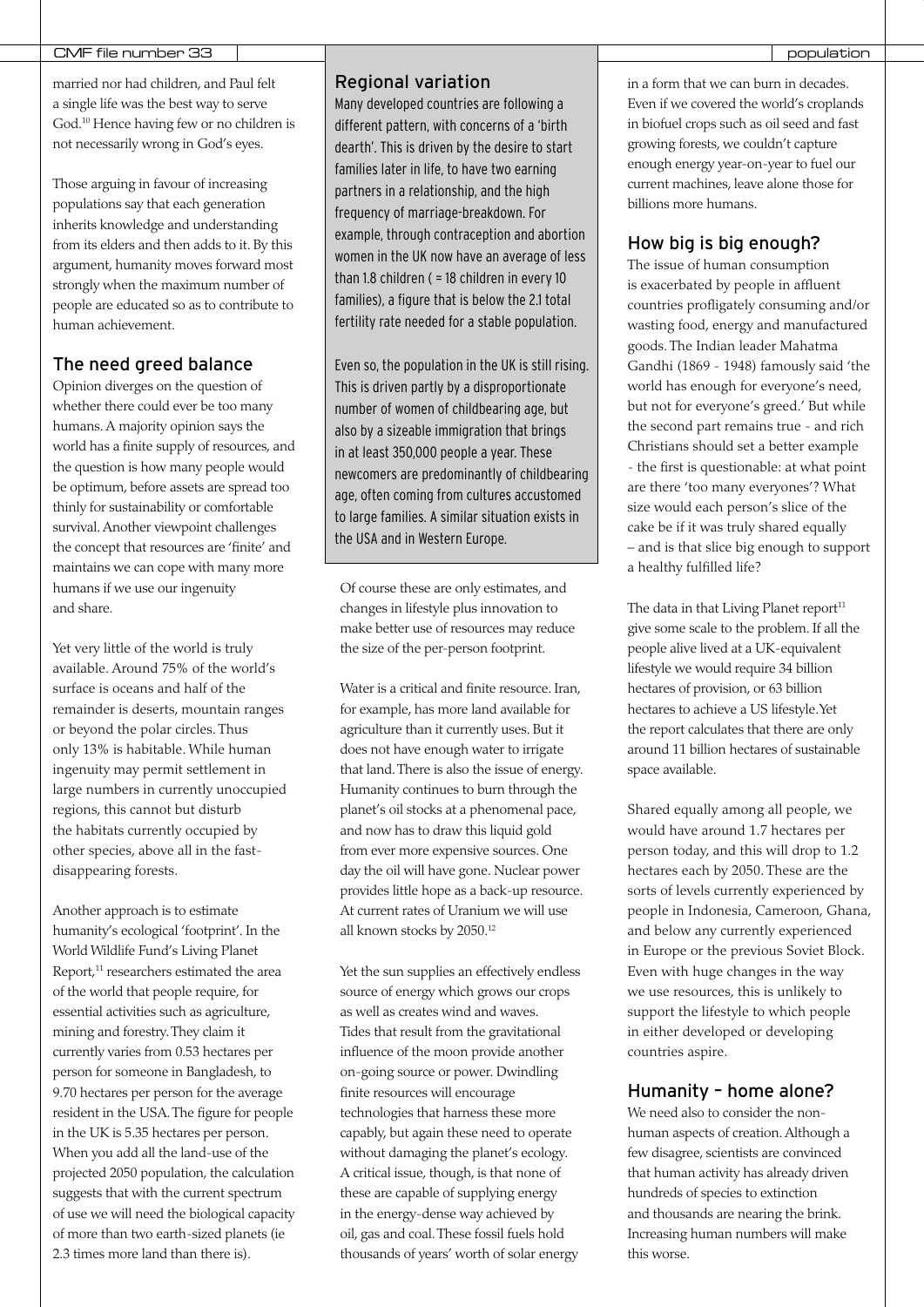A few Christians maintain that we are too concerned about animals and not concerned enough for our fellow humans, and believe that humanity should always take precedence because we are the only species created in God's image.13 Others highlight that Jesus demonstrated that the strong should serve the weak, and our strength gives us a duty to ensure we do not destroy the created order, physical or living. Furthermore, in the creation narratives God views the universe he has made and says it is good – he cannot be too thrilled to see the damage we have now caused. The Psalms also refer to the whole of creation praising God;14 as beings charged with stewarding the world we should nurture our fellow worshippers.

### Food security

In the eighteenth century the Rev Thomas Malthus wrote his Essay on Population, in which he predicted that the population would grow faster than food supply until famine acted as a brake. Since then, advances in agriculture have led to a situation where, with the exception of Sub-Saharan Africa, there is more food available per capita now than in Malthus' time.<sup>15</sup> In 1950 the average hectare yielded 1 metric tonne of grain, whereas the yield now stands at around 3 metric tons and is still rising.

However this is achieved through technically complex and energyhungry farming systems that deplete the environment and are increasingly vulnerable through water shortage. Add to this increasing atmospheric carbon-dioxide and climate change (caused in part by the increasing number of climate changers), and the future becomes less certain. A reassuring theory, that higher levels of  $\mathrm{CO}_2$  in the atmosphere through burning fossil fuels will stimulate increased plant growth,16 has been challenged by plant researchers. When you combine increased  $\mathrm{CO}_2$  with the other environmental changes that accompany it, it appears that the net result will be decreased production.<sup>17</sup>

There is at best uncertainty about when we can no longer fulfil demand, but most experts believe this will be well before we reach a population of 9 billion.

### Bad solutions

The majority scientific opinion is therefore that the world's population is on track to rise to the point that our planet and political systems are under extreme stress. Many policy makers have therefore sought to limit this, to minimise catastrophic events induced or exacerbated by over-population.

It is easy to spot a wide range of bad solutions. One way of dealing with increasing numbers in some areas is to encourage them to move to either wealthier or less populated parts of the world. As receiving countries tend to welcome those who are young and/or educated, this migration creates a damaging 'brain drain'. Introducing new people to a community may make it less insular, which can be good, but this economic migration is highly disruptive as families and societies are torn apart. It would be better to help 'donor' countries to develop in a sustainable manner, and then encourage cultural exchange.

'We have not inherited the world from our grandparents, we have borrowed it from our grandchildren.' Kashmiri proverb

A second approach has been coercive population control. The most-quoted example is China where couples who have more than one child may be fined, lose their jobs or be forcibly sterilized.18 While there has been growing international pressure, China's five year plan from 2006-2010 maintains this policy. All this is clearly in violation of the Universal Declaration of Human Rights: Article 12 asserts people's right to be free of arbitrary influence in family life, and Article 16 sets out a person's right to marry and found a family.

### Information and education

Many people in developing countries are stuck in a vicious circle. Children are an

### population | CMF file number 33

asset, helping to produce food and goods that keep the family economically sound. They provide personal security in old age. But large numbers of children may also consume more than is available, depleting resources that could otherwise be used to build community facilities such as hospitals and schools. The vicious circle is exacerbated by high infant mortality that accompanies deprivation and the perceived need for more births to compensate.

The recent history of many countries shows that the way out is not by coercion, which is unnecessary as well as unethical, but through education and provision of resources. This can set up a virtuous circle in which people are more secure and then seek to have fewer children which then further improves their economic security. In the Western world people voluntarily chose to have smaller families after the industrial revolution.

For this to happen, however, people, especially women, need to have genuine choice, which includes education about natural methods of family planning and access to contraception. At present this is frequently lacking. One consequence is that a woman must either accept the chance of bearing up to ten children, or seek to control family size by abortion – there are an estimated 50 million abortions each year worldwide, of which half are 'backstreet' abortions.

Given that much population growth occurs in countries with an Islamic majority, understanding the Islamic view on family planning is important, but opinions are divided. Some commentators, like Dr Majid Katme of the Society for the Protection of the Unborn Child's Muslim Division, believes that Islam encourages Muslims to produce many children. He says that in Al Qur'an God has guaranteed the sustenance of every new child born.

Others disagree. For example the Prime Minister of Pakistan, also a Muslim, has urged religious scholars to educate people about the importance of small families. 'We may fail to deliver our promises of improving quality of life of the people without achieving our objective to control rapidly growing populations.'19 He is keen to see Islamic countries share